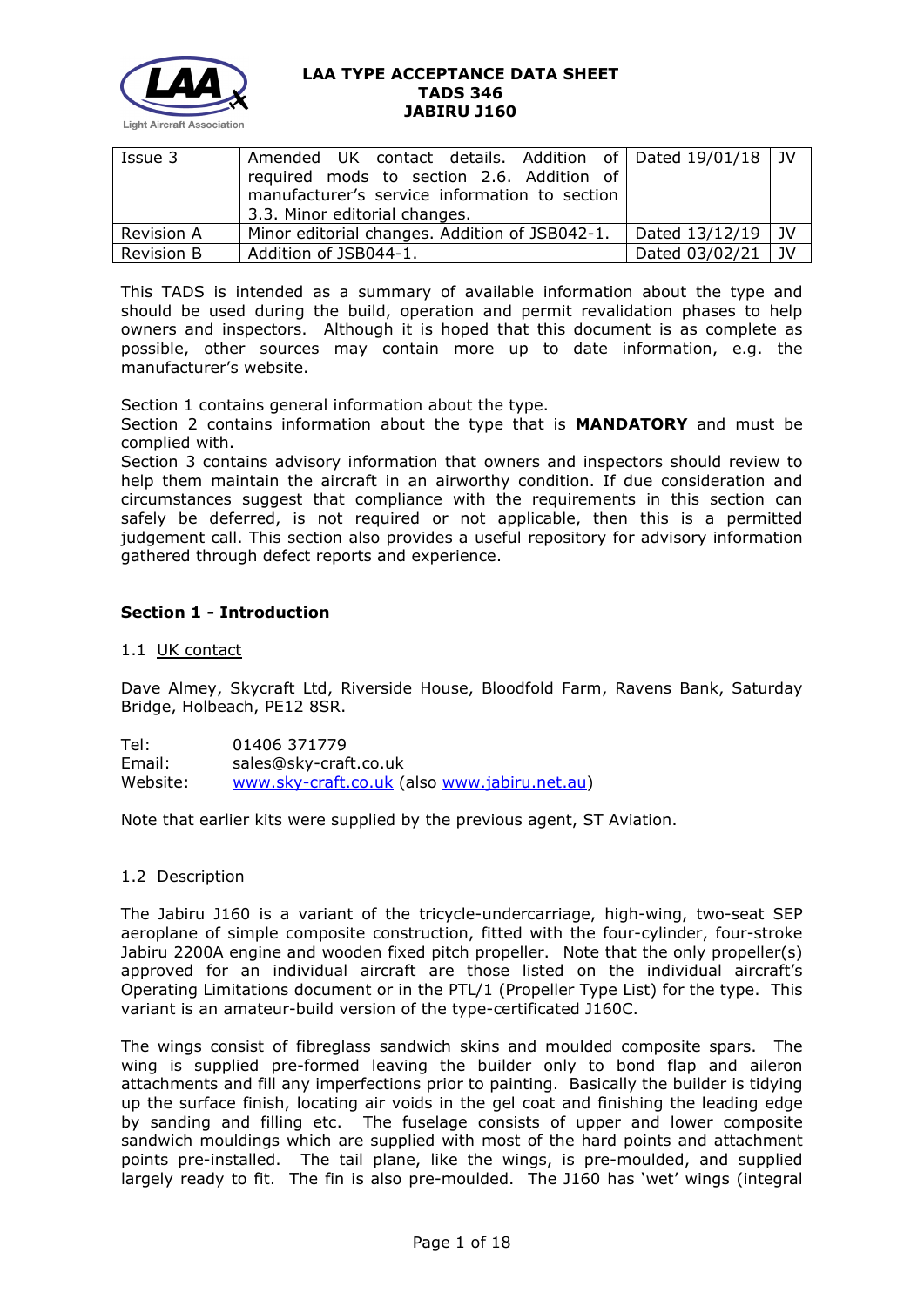

wing fuel tanks). Inspectors should be aware of the differences in the construction between the J160 and previous versions of Jabiru 2-seaters which have foam core wings and fuselage mounted tanks.

The J160 model is a development of the earlier 2-seater models, with greater size and heavier construction to accommodate the latest generation of more powerful Jabiru engines.

#### **Section 2 – Mandatory information for owners, operators and inspectors**

At all times, responsibility for the maintenance and airworthiness of an aircraft rests with the owner. Condition No 3 of a Permit to Fly requires that: *"the aircraft shall be maintained in an airworthy condition".* 

## 2.1 Fast Build Kit 51% Compliance

The technical leaflet TL.11 shows the contents of the accepted fast build kit.

#### 2.2 Build Manual

Jabiru supplies a Build Manual for the J160 model.

#### 2.3 Build Inspections

Build inspection schedule 35 (Jabiru two-seat aircraft). Inspector approval codes A-A or A-C1. Inspector signing off final inspection also requires 'first flight' endorsement.

#### 2.4 Flight Manual

Jabiru supplies a Pilot's Manual JP-FM-06 for the J160 model. Note that information contained in the pilot's manual is not always consistent with LAA data. Where a conflict exists, LAA Permit to Fly data takes precedence over Jabiru Pilot's Manual information.

#### 2.5 Mandatory Permit Directives

Applicable specifically to this aircraft type:

| 2006-001 | Installation of fuel header tank    |
|----------|-------------------------------------|
| 2006-002 | Inboard lower seat belt attachments |

Also check the LAA website for MPDs that are non-type specific [\(TL 2.22\)](http://www.lightaircraftassociation.co.uk/engineering/TechnicalLeaflets/Operating%20An%20Aircraft/TL%202.22%20non-type%20specific%20MPDs.pdf).

#### 2.6 LAA Required Modifications (including LAA issued AILs, SBs, etc)

Additional modifications are required by the LAA for acceptance of the type in the UK, as follows: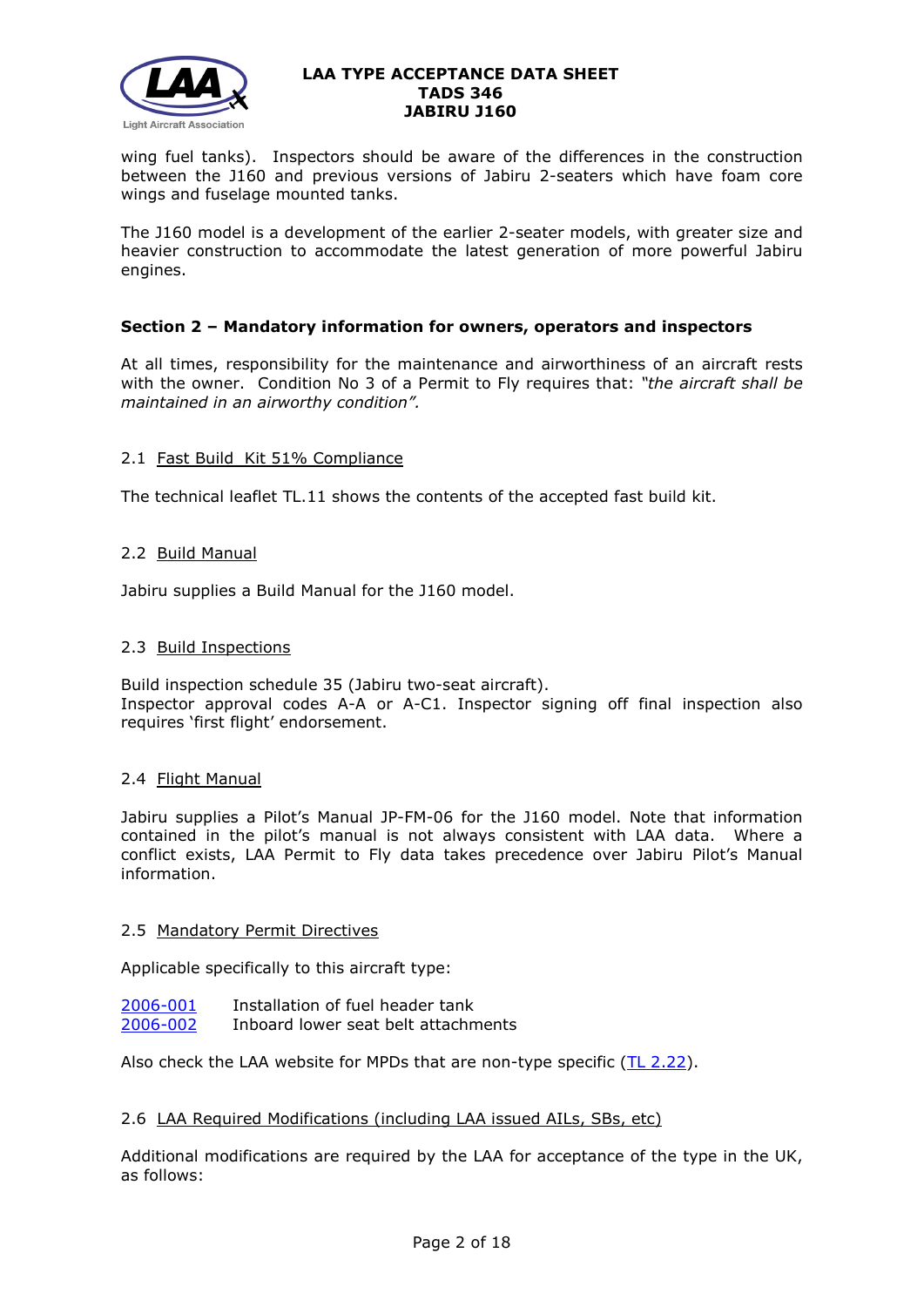

| MOD/346/001 issue 2 | 09/08/10 Control surface clearance                  |
|---------------------|-----------------------------------------------------|
| MOD/346/002         | 31/10/13 Main undercarriage bolts (see also         |
|                     | LAA/AWA/13/08)                                      |
| MOD/346/003         | 03/01/18 Mogas prohibition (see also LAA/AWA/18/01) |

Also:

- Throttle control mounted on instrument panel rather than under seat (as per the factory option)
- Engine instrumentation to be fitted as on J60C certified model
- Fuel pressure warning light to be fitted as on J160C certified model

2.7 Additional engine operating limitations to be placarded or shown by instrument markings

Notes:

- Refer to the engine manufacturer's latest documentation for the definitive parameter values and recommended instruments.
- Where an instrument is not fitted, the limit need not be displayed.

With Jabiru 2200A: Max CHT: 210°C Oil temp: 50-110°C Oil pressure 125-525 kPa @ 3100 RPM

#### 2.8 Control surface deflections

Control surface deflections are defined by templates supplied with each kit. It is essential that these are kept with the aircraft documentation and transferred to the new owners when the aircraft is sold.

#### 2.9 Operating Limitations and Placards

(Note that the wording on an individual aircraft's Operating Limitations document takes precedence, if different.)

- 1. Maximum number of occupants authorised to be carried: Two
- 2. The aircraft must be operated in compliance with the following operating limitations, which shall be displayed in the cockpit by means of placards or instrument markings:
	- 3.3 Aerobatic Limitations Aerobatic manoeuvres are prohibited. Intentional spinning is prohibited.
	- 3.3 Loading Limitations Maximum Total Weight Authorised: 540 kg CG Range: forward limit 180 mm aft of datum at gross weights up to 440 kg varying linearly to 233 mm aft of datum at gross weight of 540kg; aft limit 292 mm aft of datum. Datum Point is: the leading edge of the wing Maximum baggage weight: 36 kg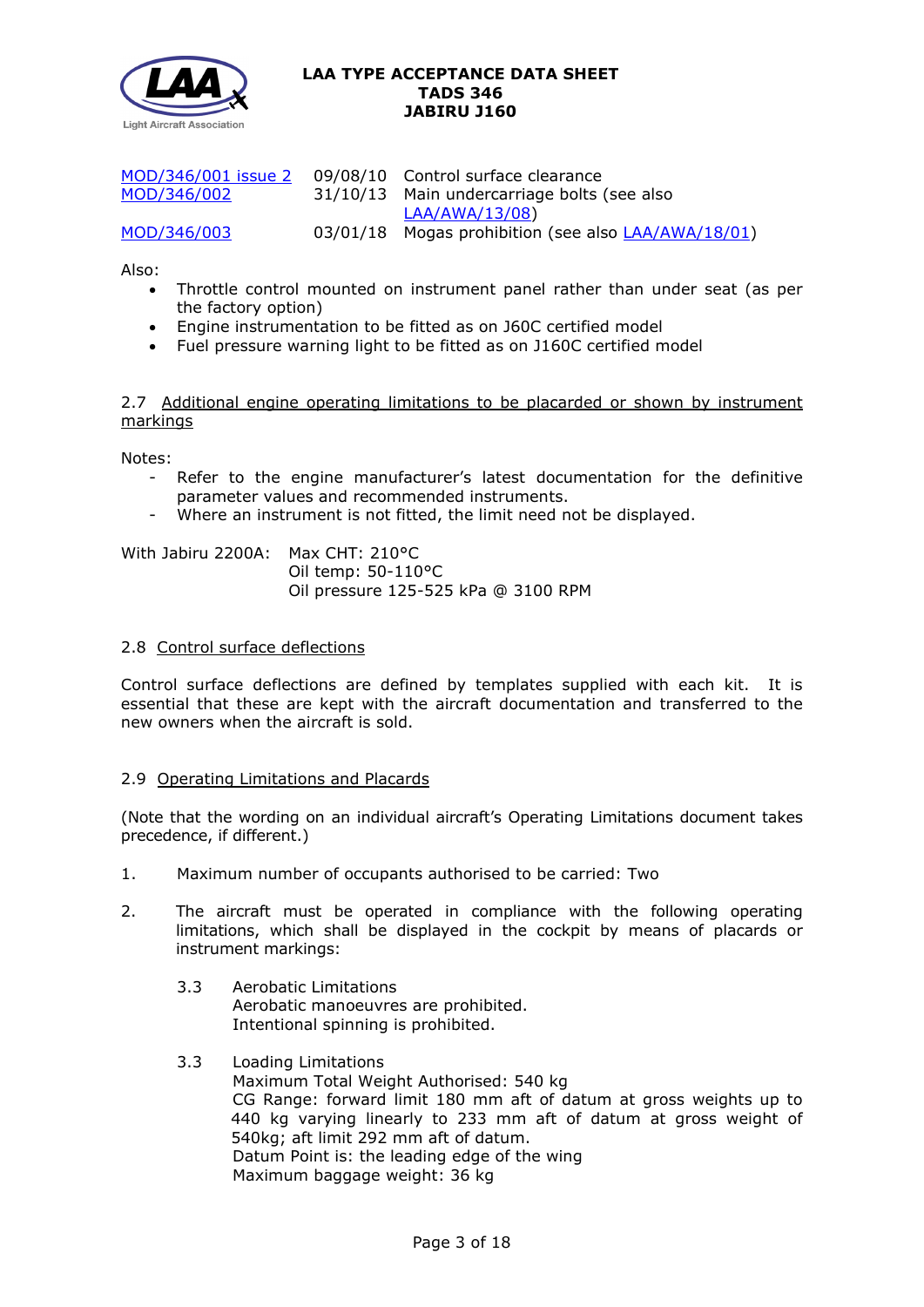

2.3 Engine Limitations Maximum Engine RPM: 3300

# 3.3 Airspeed Limitations

Maximum Indicated Airspeed ( $V_{NE}$ ): 140 knots IAS Maximum Manoeuvring Speed (Va): 102 knots IAS Normal operating limit (VNO): 112 knots IAS Max Indicated Airspeed Flaps Extended: 84 knots IAS

3.3 Other Limitations The aircraft shall be flown by day and under Visual Flight Rules only. Smoking in the aircraft is prohibited. Aircraft to be operated in accordance with Pilot's Operating Handbook JP-FM-06.

## Additional Placards:

"Occupant Warning – This Aircraft has not been Certificated to an International Requirement"

A fireproof identification plate must be fitted to fuselage, engraved or stamped with aircraft's registration letters.

## 3.3 Maximum permitted empty weight

Not applicable.

# **Section 3 – Advice to owners, operators and inspectors**

## 3.3 Maintenance Manual

Jabiru supplies an Operators Manual for the J160 model which contains a maintenance schedule.

## 3.3 Manufacturer's/Standard Options

Adjustable rudder pedals.

Throttle mounted on panel rather than under seat (mandatory). Sensenich W62HJ-48G propeller or Jabiru 60" x 42" (note that an aircraft's permit to fly lists the permitted propeller(s) for that individual aircraft).

## 3.3 Manufacturer's Information (including Service Bulletins, Service Letters, etc)

In the absence of any over-riding LAA classification, inspections and modifications published by the manufacturer should be satisfied according to the recommendation of the manufacturer. It is the owner's responsibility to be aware of and supply such information to their Inspector.

*Ref Date Description* [JSL 001-1](http://www.lightaircraftassociation.co.uk/engineering/TADs/346/JSL001-1c.pdf) 7/12/04 Wing fuel tank system management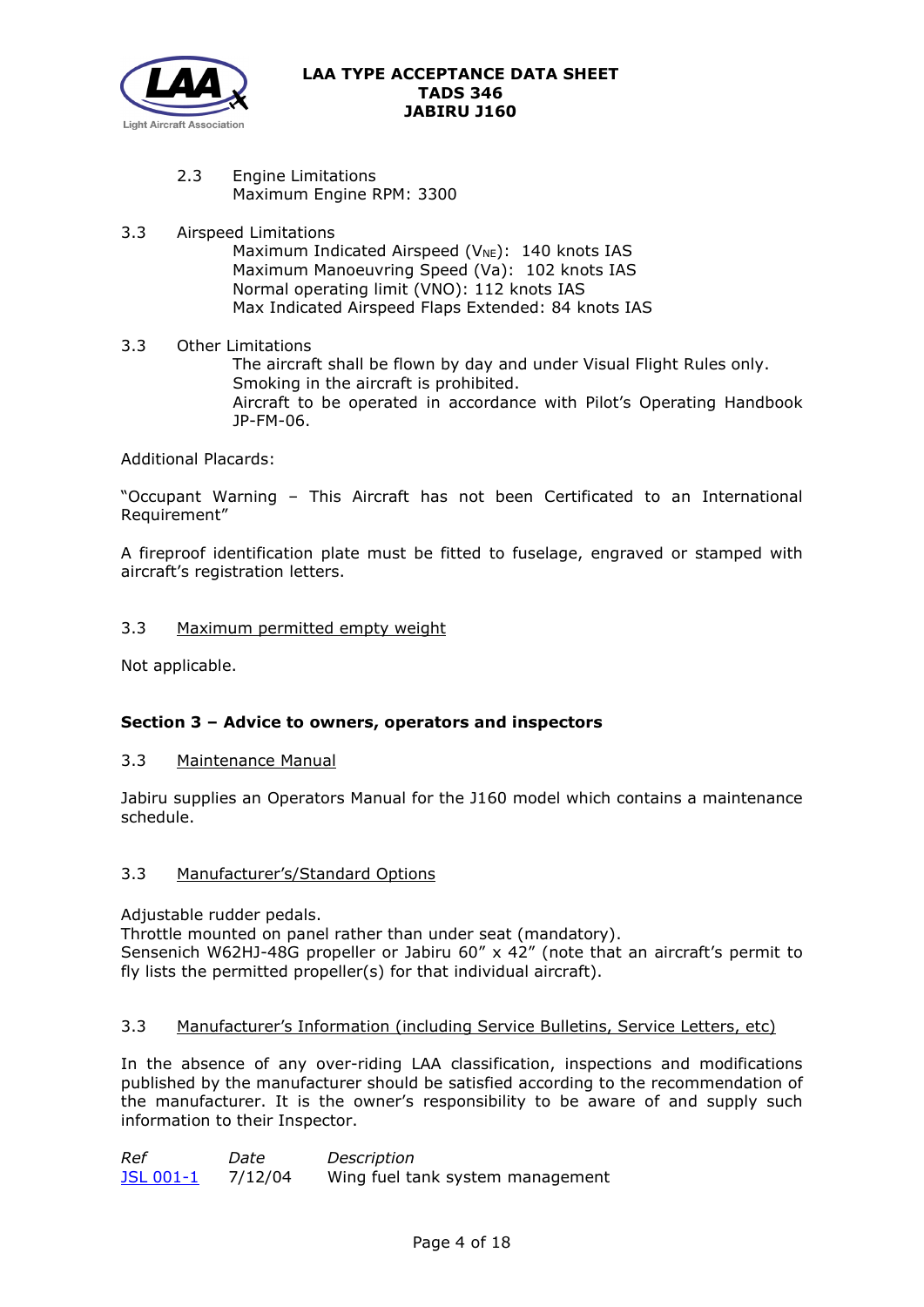

| <b>JSL 003-2</b>  | 11/3/05  | Jabiru fuel tank sealant                                       |
|-------------------|----------|----------------------------------------------------------------|
| <b>JSL 005-1</b>  | 1/9/08   | Starter motor earth cable                                      |
| <b>JSL 007-7</b>  | 1/11/17  | Alcohol, lead, compression ratio: fuel guidance                |
| JSL 017-1         | 26/6/15  | Pattern parts                                                  |
| <b>JSL 019-2</b>  | 14/12/15 | Rudder cable end inspection                                    |
| <u>JSL 021-1</u>  | 9/1/18   | Charging system operation procedures                           |
| <u>JSB 006-1</u>  | 21/10/04 | Noseleg pivot bolt 1/4 to 5/16                                 |
| <u>JSB 007-1</u>  | 29/11/04 | Main undercarriage stub axle                                   |
| <b>JSB 008-1</b>  | 31/3/05  | Main undercarriage bolts                                       |
| <u>JSB 009-1</u>  | 4/4/05   | Alternate propeller mount system                               |
| <u> JSB 011-1</u> | 16/8/05  | Inner seat belt attachment                                     |
| <u>JSB 016-1</u>  | 19/4/07  | J160 family engine cooling                                     |
| <u> JSB 019-2</u> | 29/2/08  | Control surface clearance                                      |
| <u>JSB 020-1</u>  | 4/3/08   | Aileron bellcrank cover                                        |
| <u>JSB 024-1</u>  | 9/1/09   | Fuel line routing                                              |
| <u> JSB 025-2</u> | 7/5/09   | Undercarriage bolt life                                        |
| <u>JSB 026-1</u>  | 15/1/09  | Adjustable rudder pedals                                       |
| <u>JSB 027-1</u>  | 9/7/09   | Control cable clamp inspection                                 |
| <u>JSB 037-1</u>  | 20/3/15  | Wing attachment bolts                                          |
| <b>JSB 041-1</b>  | 13/7/17  | Elevator cable                                                 |
| <u>JSB 042-1</u>  | 16/5/19  | Aileron control tube                                           |
| <u>JSB 044-1</u>  | 8/1/21   | Control surface hinge inspection (see also airworthiness alert |
|                   |          | <b>LAA/AWA/21/03)</b>                                          |
| <b>STSB-002</b>   | 19/10/05 | Minimum fuel in wet wings                                      |
| <b>STSL-004</b>   | 13/2/08  | Aileron clearance jammed control in-flight plus rudder check   |

## 3.4 Special Inspection Points

- Adequate clearance between shrouds of control surfaces and shrouds of fixed surfaces to prevent a jam occurring. With the control surface positioned so that the shrouds are just on the point of overlap, there should be a minimum of 3mm clearance between the shrouds at this point, up the entire length of the hinge line.
- Peel ply is factory fitted on the wing skin at each flap hinge and aileron hinge attachment. It is essential that this peel ply is removed by the builder to expose a good surface for bonding, to ensure good adhesion when the builder fits these components. The red peel ply may be hidden by the white gel coat, so it is imperative that the builder locates and removes the peel ply just prior to bonding items such as flap arms and aileron reinforcements. One builder omitted to remove the peel ply before bonding flap and aileron attachments. Fortunately this potentially disastrous mistake was picked up by inspection prior to painting.
- Aileron cable attach point inside the wing may require moving if correct aileron throws cannot be attained.
- A common mistake is to place unnecessary washers under heads of bolts that in turn do not leave enough thread protruding through the nut. In particular, check rudder pedals, rudder control horn, control column, and flap pivot bolts for this hazardous feature.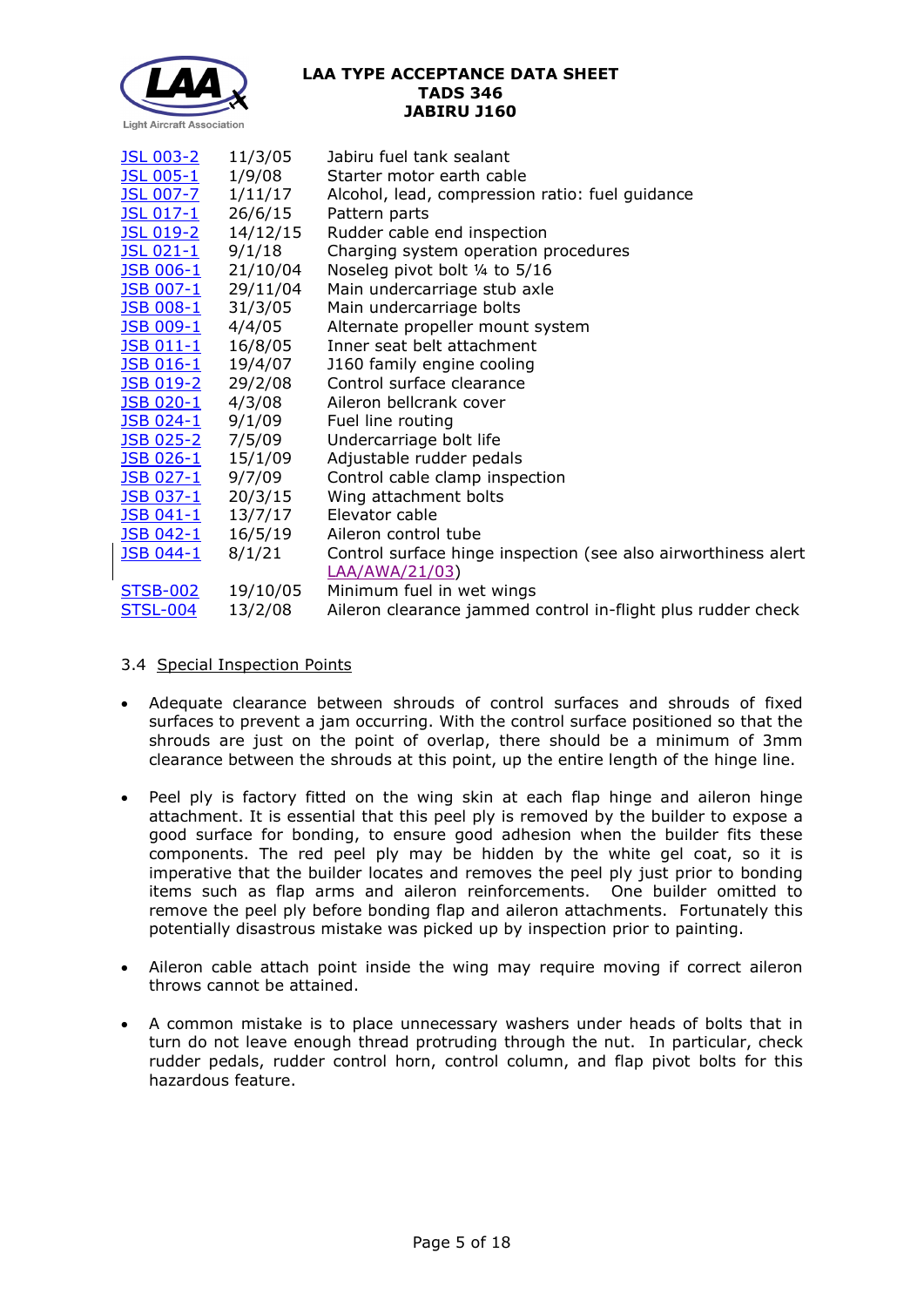

- Fixed elevator tabs, as moulded into kit-supplied elevator, must always be used as they apply positive control loads to the elevator control circuit and augment the pitch stability of the aeroplane.
- Several problems have cropped up with the installation of rod end bearings in the control system. Freedom of rotation is sometimes lacking if small steel spacers are not fitted as per the manual drawings. Oversize ¼" washers are used to prevent connection coming adrift in case of housing failure.
- Male threaded rod ends are screwed into aluminium push rods that are drilled with a thread inspection hole. Sometimes a burr on the thread can make screwing in the rod end difficult – some builders have forced the rod end by placing a bolt or drill through the ball and turning. This caused the soft metal outer bearing housing to become deformed and seize, which in turn applied bending stresses on the 3/16" thread which in one case failed after an estimated 2800 cycles. The correct procedure would have been to carefully use a tap to clear the thread.
- All rod ends should be checked for freedom of rotation and thread security. It is common to find rod end locking nuts incorrectly installed only finger tight.
- Inclusion of the wing tip drain hole is commonly forgotten, but make sure that the ventral fin and cockpit drain holes are also not forgotten or blocked with debris.
- A common problem is over torquing of the propeller bolts. This can cause cracking in the varnish and wood and can cause the propeller to quickly crack further and become unserviceable.
- Jabiru propellers suffer with leading edge abrasion in the root area and require regular varnish touch-up here. If a tip comes into contact with anything, e.g. soft ploughed earth or long grass, use a bright light or sun to look for small chord-wise cracks in the glass skin. Any delamination, however minor, must be treated seriously as cases have occurred where the entire glass cloth covering has been shed in flight, having originated from a small area of delamination.
- It is common for the attach/pivot bolt of the flap actuating handle to not be tightened sufficiently. This can lead to the flap disengaging on approach with potentially serious consequences if not caught quickly by the pilot.
- It is common for unwanted stiction to develop in the elevator control due to the nylon block at the rear of the push-pull cable failing to slide freely over the aluminium rod. This can lead to notchy control feel and cause over-control problems on takeoff and landing. ST Aviation recommended the use of a siliconbased lubricant here. The wrong type of lubricant can swell the nylon block and increase friction.
- Care must also be taken to avoid undue friction in the rudder control system, which can lead to failure of the rudder controls to self-centre in flight. The throttle control cable must also be routed with smooth curves to avoid undue friction or notchiness in the throttle control system.
- The Jabiru models also have a rather narrow cg range and care must be taken to produce a satisfactory empty cg position if the loaded cg is to fit within the limits. Particularly with an extensive instrument panel, it is often found necessary to fit a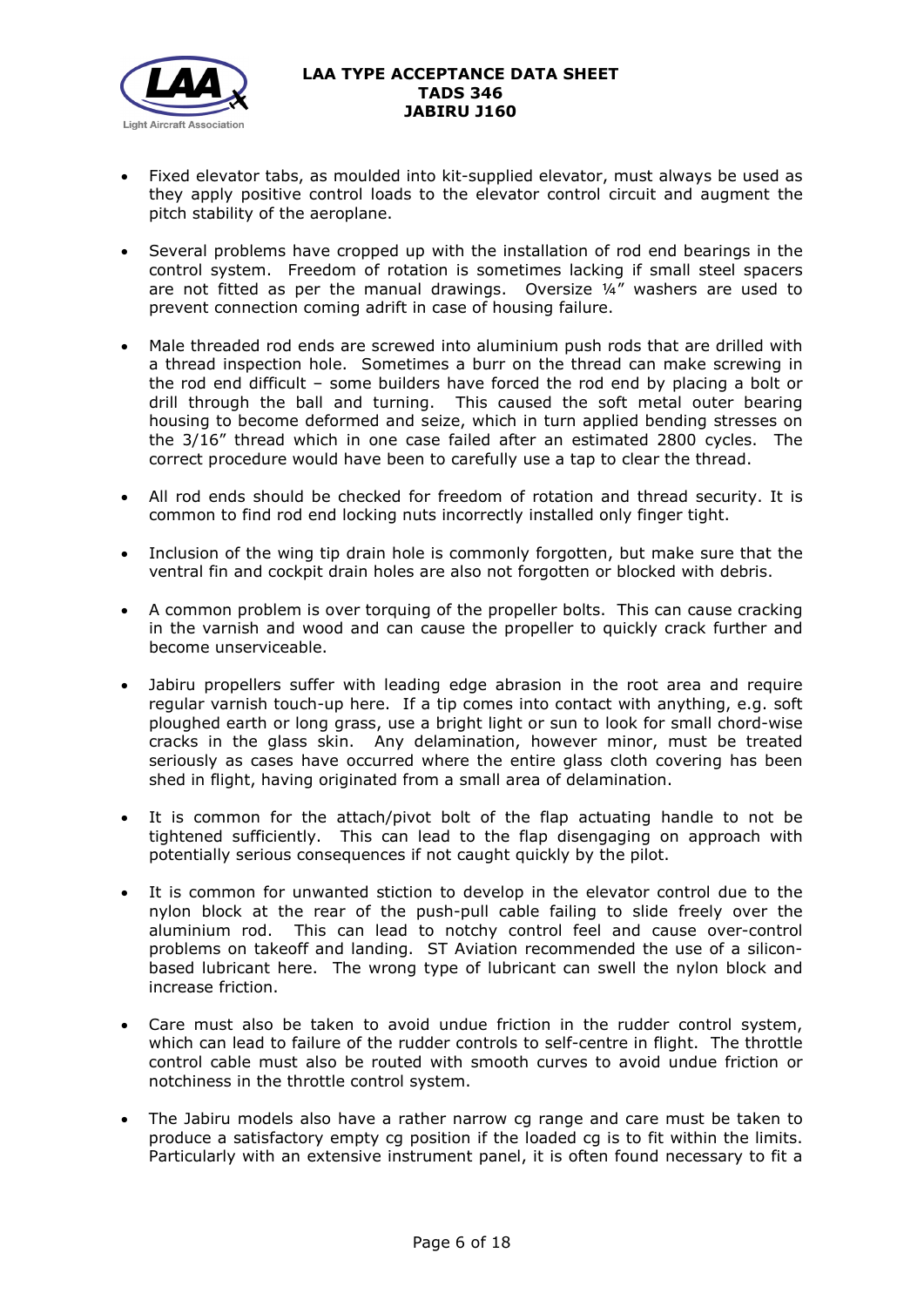

small amount of tail ballast in the ventral fin to bring the empty cg back to an acceptable location.

- For permit renewal inspections, all normal practices apply and in addition to the Jabiru maintenance schedule, owners and inspectors should pay particular attention to the following items:
	- $\circ$  Rod end bearings free rotation and no bent threads.
	- o Check main undercarriage legs by getting someone to lift the wingtip and check for fore / aft movement. If movement is found, this is probably because attachment bolts have become loose due to the gear 'bedding in'. Be careful that bolts have not become thread-bound, use additional washers if necessary.
	- o Lift nose and check noseleg for shimmy and up/down movement.
	- o Check noseleg housing for tightness of bolts, cracks or whiteness associated with stressing.
	- o Check flap arms and all piano hinges for security and play.
	- o Paint chips should be touched up.
	- $\circ$  Propeller leading edge varnish abrasion, cracks in varnish or wood.
	- o Wheels for dents, cracks and hardware security.
	- o Brake pad adjustment and wear.
	- o Lower flaps and check play, excessive indicates loose rod end bearing bolt, usually at flap handle.
	- o Check that drain holes are not blocked with debris.
	- $\circ$  Elevator travel in particular down elevator travel (Jabiru bulletin refers).
	- o As aircraft are getting older, play is being found in the strut attachment points due to the bush being loose or the holes being enlarged. Contact Skycraft for repair advice.

#### 3.5 Operational Issues

- Pilots involved in flight testing Jabirus are strongly advised to read Appendix A of this TADS as this contains important advice relevant to flight testing.
- Fixed elevator tabs, as moulded into kit-supplied elevator, must always be used as they apply positive control loads to the elevator control circuit and augment the pitch stability of the aeroplane
- With Jabiru engines, it is imperative that the cylinder head bolts and tappets are checked at 5, 10, 15 and 20 hours. Omitting this check can lead to head leaks and damage at around 25-50 hours. Have a good look around the rocker boxes and make sure oil is present and that there are no signs of overheating in the form of burnt, lacquered oil. New engines with hydraulic tappets need only to have the head bolts checked.
- With Jabiru engine, encourage test pilot to work the engine quite hard to avoid glazed piston bores, vary rpm settings and do not fly at low power settings for too long.

---------------- END ---------------

Please report any errors or omissions to LAA Engineering: [engineering@laa.uk.com](mailto:engineering@laa.uk.com)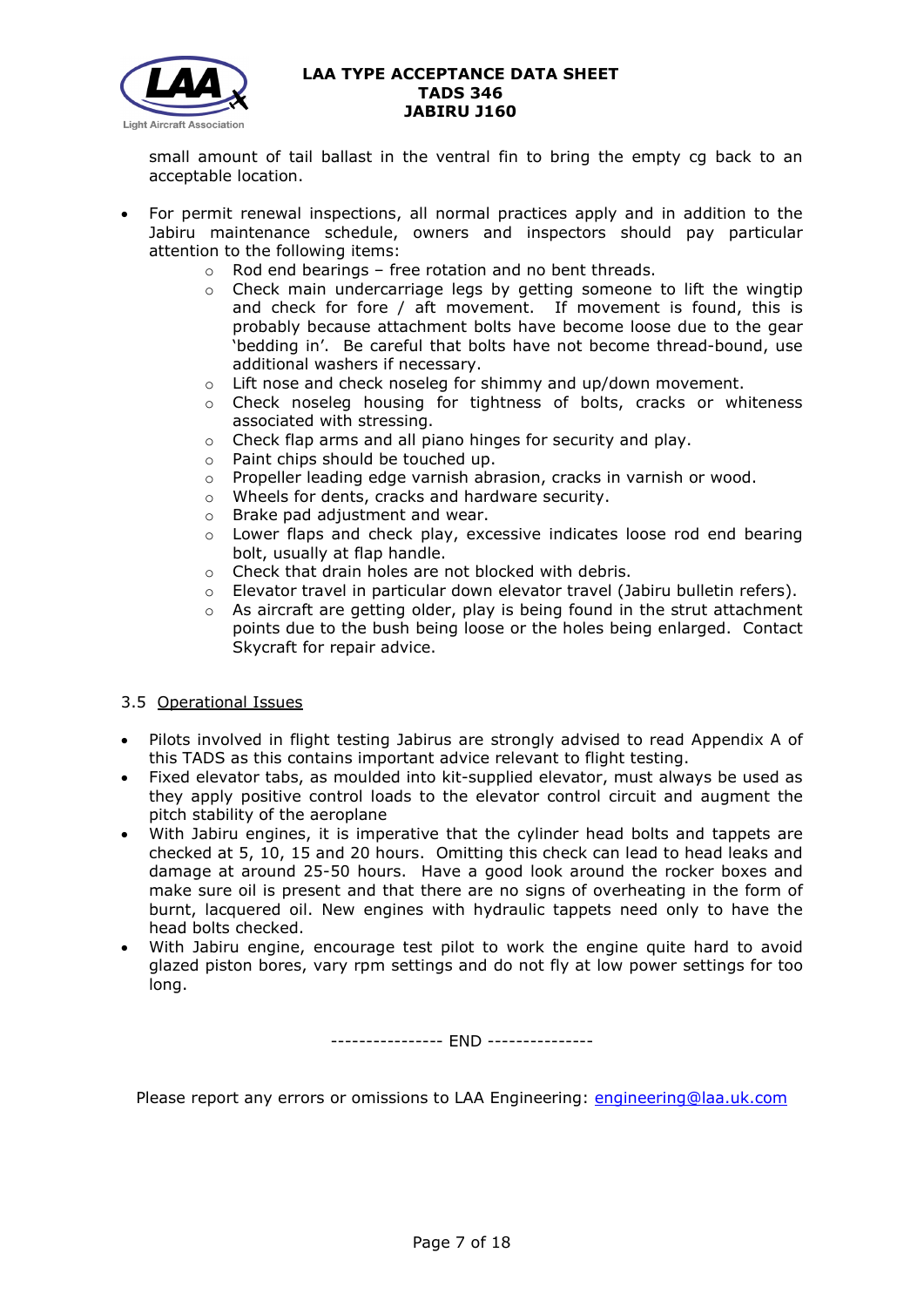

# **APPENDIX A to TADS 346, Jabiru Airworthiness**

The following advice was issued by LAA to Jabiru owners in April of 2004, and is reproduced here in full for information purposes as most still remains pertinent:

As the numbers of Jabiru aircraft and engines in the UK have grown, inevitably there have been some accidents with the type and indeed the Jabiru has recently come to feature in the AAIB's accident reports more frequently than we would like. A number have been either damaged or written off (happily without serious injury) and one or two common features have begun to emerge which clearly warranted closer attention. With this in mind, and with a number of LAA'ers itching to get cracking on building the as-yet unapproved four seat J400 Jabiru, I decided to accept an invitation from Jabiru and their UK agents ST Aviation to visit the Jabiru works at Bundaberg in February of this year to explore these issues. During the week-long trip to Australia I spent several days in meetings with designer Rod Stiff, certification engineer Alan Kerr, and MD Phil Ainsworth, visiting the several different manufacturing facilities and having an opportunity to fly the J400 as well as the latest development of the two-seat UL model.

This note is a report on the findings of the trip and contains guidance which I hope will allow you to get the best from your Jabiru, operate it safely and avoid unplanned cost and down-time through accident repairs.

#### *Avoiding Nose Leg Collapses*

The Jabiru is of course equipped with a conventional nosewheel type undercarriage, bolted to the front of the firewall, with trailing-link suspension using rubber blocks in compression as the spring element. Several accidents have occurred with the noselegs of Jabirus collapsing on landing, the worst scenario being a touchdown at too high a speed and too flat an attitude leading to a bounce, and a subsequent arrival slightly nosewheel-first. While the noseleg has been designed to comply with the rigorous Section S noseleg strength requirements, and shown to meet them by practical test, when abused in this way it is common for the noseleg attachment to break away from the firewall and allow the noseleg to fold back. This type of accident is common to other types of aircraft, including the Cessna 152 – noselegs are intended to support the nose of an aircraft while taxiing and to withstand a moderate impact but not to accept the whole weight of an aircraft in a nosewheel-first arrival.

As with all other nosewheel equipped aircraft, the Jabiru should always be landed with the stick well back, at close to the stall speed, giving initial ground contact on the mainwheels only, the nosewheel being gently lowered to the ground as speed decays. Landing the aircraft 'flat' on all three wheels together puts higher loads on the noseleg and invites a bounce or wheelbarrowing. And most importantly of all, if you should find yourself in a bounce, you should either keep that stick back to hold a slightly nose-high attitude and wait for the next touchdown or, if it is a high bounce, open up the power and go round again. Never check forward on the stick during a bounce, as to do so is almost certainly going to mean a nosewheel-first arrival.

A related issue here is the single very short central control column which the Jabiru is fitted with. This feature makes it impossible for a pilot undergoing a conversion to type to have his instructor 'follow through' on the controls, which while of little consequence at other times can be critically important during the last few seconds of a landing approach or in dealing with a landing which is going wrong. One or two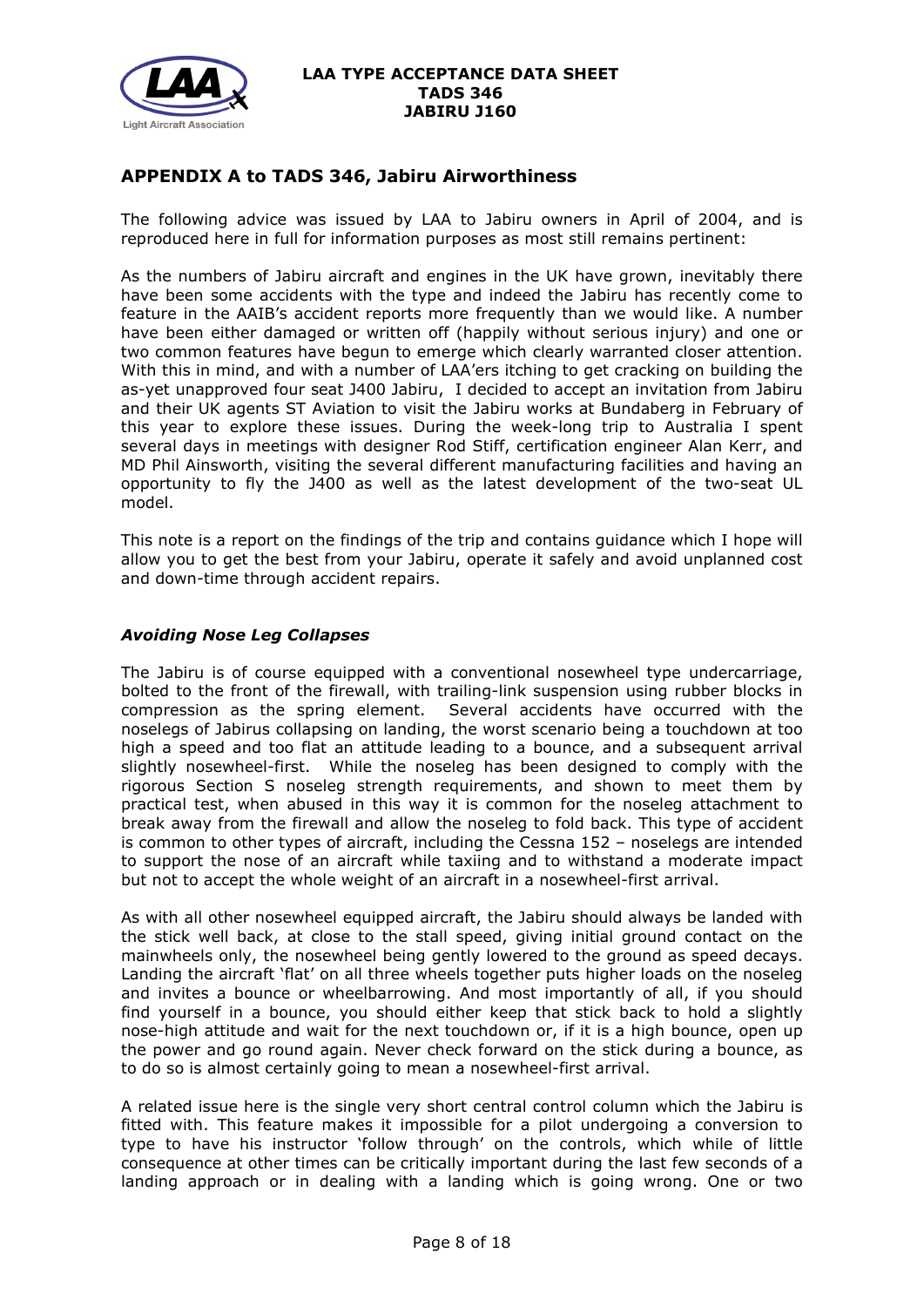

noseleg failures and propstrikes have occurred during conversion flying, the instructor being helpless to avoid the situation developing. We now recommend that when carrying out conversion flying, a short temporary control column extension is fitted which allows the instructor to take control more easily if needs be.

Another operational issue is to take care when taxiing over ridges or rough ground, runway edges etc, to avoid excessively loading the noseleg. Such ground features, if they cannot be avoided, should be approached at slow speed and at an angle (ie not perpendicular 'head on') to allow the nosewheel to ride over them more easily. The Jabiru is not suitable for operating from fields as rough as slower-speed microlights with bigger wheels might use.

The attachment of the steel tube noseleg to the fuselage firewall is via a fiberglass moulded bracket attached at its periphery by several small bolts. This is intended to carry the normal landing loads with ease but to allow the whole assembly to break away in a heavy landing without doing major damage to the fuselage or firewall, thus limiting the extent of the required repairs. Experience is showing however that at best this also results in a broken propeller and shock loaded engine, but when the noseleg breaks free on soft ground there is a risk of the base of the firewall digging into the earth rather than skidding over it and consequently the aeroplane may end up on its back. This is very alarming and potentially dangerous for the crew, and also, in turning over, major damage can be done to the wings, struts and wing attachments. We feel that it would be preferable to carry out even a major repair to the firewall than risk a turn-over accident, and conclude that for the UK climate at least, a stronger noseleg attachment which stands more chance of survival will be preferable in safety terms to Jabiru's current break-free arrangement. Jabiru have therefore agreed to the idea of reinforcing the attachment of the noseleg to the fuselage, and are currently designing a suitable stronger bracket for the four seat J400 model which they intend will be equally applicable to the two-seater models. We are also able to supply details of a simply-fitted modification number 10451 (see enclosed sketch) which adds an additional support to the noseleg and increases the strength of the attachment, for very little weight penalty. We recommend owners incorporate this modification on their aircraft particularly if you operate (or intend to operate) from a rough strip. For full details of the mod, contact LAA Engineering. It is also recommended that owners keep an eye on the moulded fiberglass flange around the perimeter of the fiberglass noseleg bracket, to check whether there are any signs of the flange progressively delaminating in the vicinity of the bolt holes, suggesting that the bolt heads might be close to the point of pulling through. Progressive delamination is shown up by local whitening of the fiberglass moulding.

The trailing link noseleg suspension has also been under development recently, the tubular steel rod on which the rubber suspension bushes are threaded being replaced with a solid steel version following problems with the tubular version buckling when overloaded in a heavy landing. Buckling of the tube (exaggerated by a 'falling rate' action caused by the trailing link geometry) can result in the trailing link 'kneeling down' to the point where the base of the noseleg may strike the ground, causing a 'sudden stop' and further noseleg attachment damage. The uprated parts are available from ST Aviation. Another indicator of noseleg overload having taken place is cracking of the paint on the steel lugs on the noseleg which mount the suspension unit, caused by the lugs having distorted under extreme load.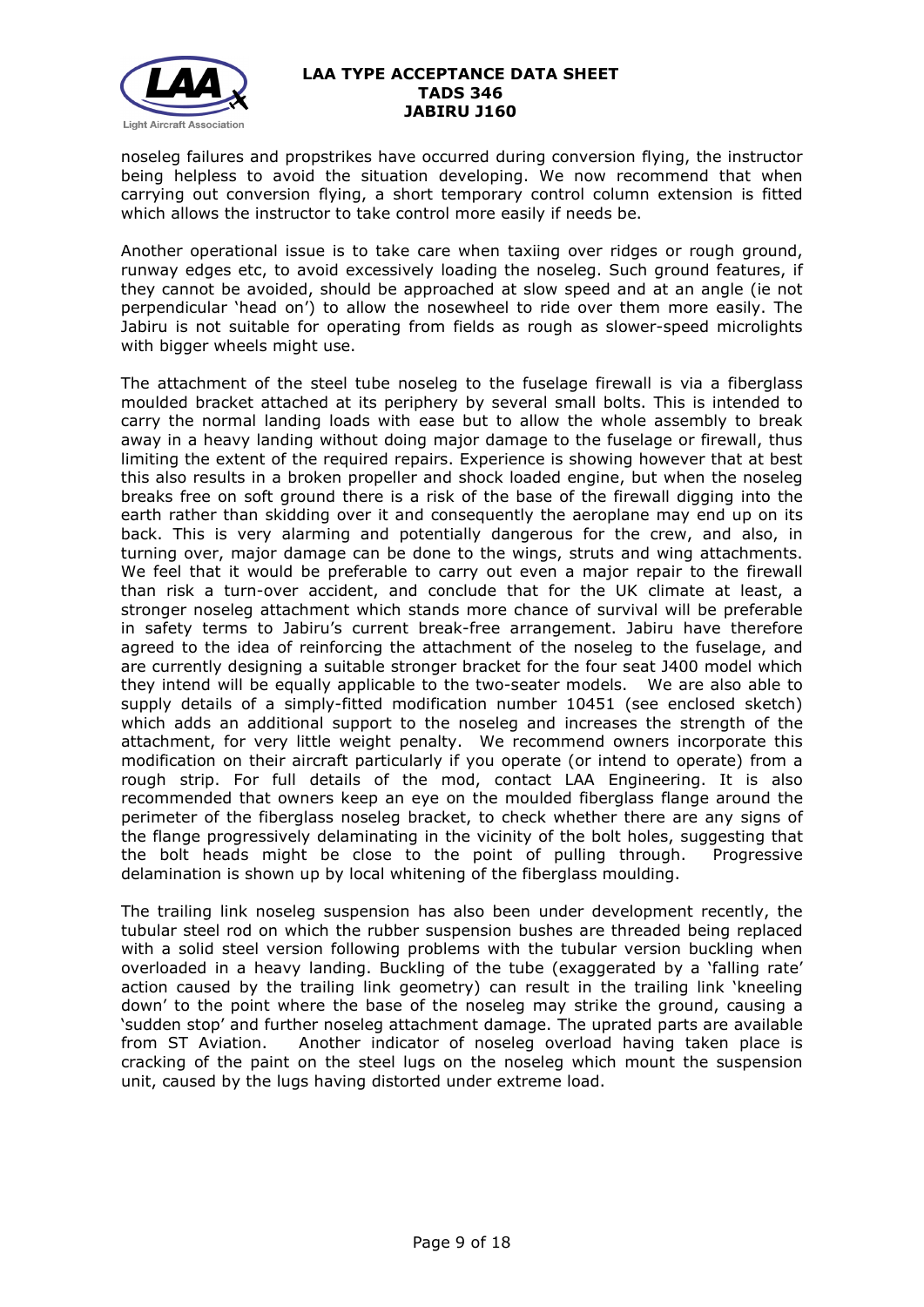

#### *Avoiding Main Undercarriage Collapses*

The Jabiru is fitted with separate port and starboard cantilever spring legs, of fiberglass construction, each attached to strong points in the fuselage via one inboard bolt and two outboard bolts, all bolts being of AN5 size ie 5/16" diameter. There have been a number of occurrences of main undercarriage collapse due to the rear outboard bolts breaking, allowing the leg to fold forward. While in one case the AAIB found during the accident investigation that the bolts used were of doubtful quality (defective heat-treatment and evidence of having been re-plated over old defects suggesting they were 'bogus parts'), the root cause of undercarriage bolt failures is almost certainly that the bolts have become loose in service, allowing the legs to graunch about under load and this in turn applies excessive bending loads to the bolts. It is essential that these undercarriage attachment bolts are kept properly torqued up so that no relative movement takes place between the legs and their mountings. It is normal for the bolts on a newly-finished Jabiru to loosen a little as the clamped-up assembly beds in after a few landings, so the gear legs should be checked for signs of looseness during the initial flight testing, and from time to time during subsequent pre-flight checks. The tightness of the undercarriage can be checked by having someone lift each wing tip in turn to raise a wheel off the ground, while another pushes backwards and forwards on the raised wheel. You will not be able to detect any movement with the wheel on the ground because the forward sweep on the legs means that the wheel will always be pressing hard against the forward limit of any 'free play'.

Due to variations in the thickness of the fuselage lay-up in the area of the main gear attachments, problems are sometimes experienced with the main leg attachment bolts being of the wrong length for the job. The shank length of each of the bolts should be checked before installation and changed if necessary for new bolts of proper length to match your installation. It is particularly important that the bolts are not too long, resulting in the nuts bottoming out on the end of the thread ('threadbound') rather than clamping up on the leg. Not only does this leave the leg loose, the damage done to the bolt by the cutting action of the nut may precipitate bolt failure from that point. Check the number of threads visible on the bolt outside of the nut – one and a half to three threads is good, if more than four threads are visible then the nut is most likely threadbound. You can cure this either by fitting a shorter bolt or fitting washers under the nut. If the aeroplane has been flying with the bolts loose or threadbound, or both, then you would be best advised to change the bolts anyway incase they have been damaged.

The rear pair of bolts are much more highly loaded than the front pair, due to the geometry of the forward-swept legs, and of the three it is the rear bolts which have always failed. Jabiru have been loath to fit stronger bolts here in the past because they felt that in a crash landing it would be better for the bolts to break cleanly than for the bolts to tear the fiberglass bottom out of the fuselage, making a much bigger repair scheme necessary. They have agreed however that such a repair would be quite localized and not particularly difficult nor would it have any serious safety implications, and so with Jabiru's somewhat reluctant blessing we have cleared a modification (number 10818 - copy available from LAA Engineering) which replaces the rear pair of AN5 bolts by stronger AN6 bolts. In addition to making frequent checks on their undercarriage attachments for any signs of looseness developing, we recommend owners fit this modification especially if they fly from a rough strip.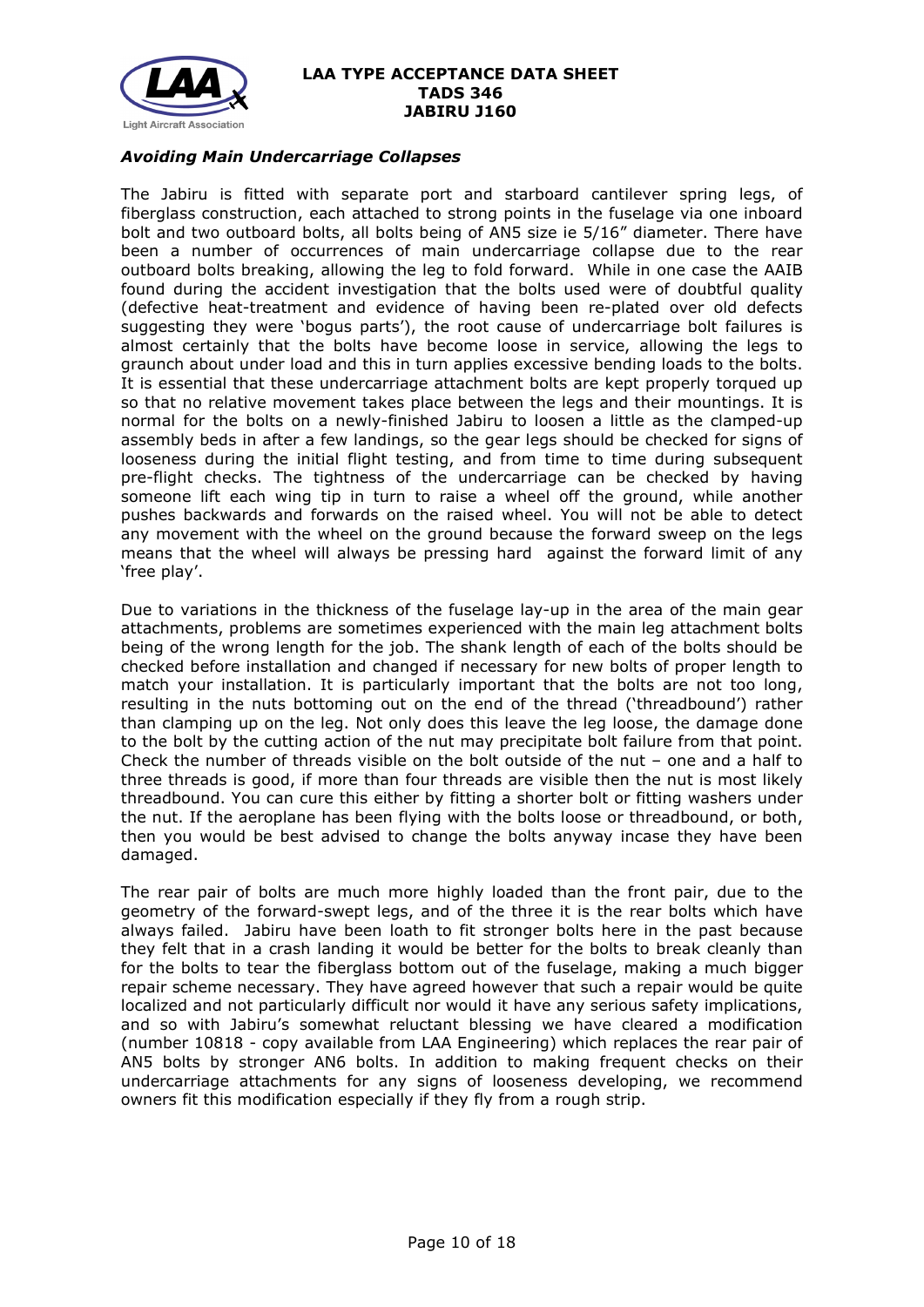

## *Directional Control Problems*

Accidents have occurred with pilots of Jabiru aircraft having trouble coping with crosswinds, especially when flying from narrow strips. The rudder fitted to the Jabiru originally only occupied the bottom half of the height of the fin, which gives perfectly adequate control in normal use (including spin recovery), and crosswind landings have been demonstrated successfully with this rudder configuration, using the recommended 'wing down technique'. This does require use of the full rudder deflection however and it can be alarming to find you have full control applied in the flare and nothing 'in hand' (under foot ?) for eventualities. Some owners have ended up in the boondocks after the Jabiru got away from them directionally on landing. The long-wing UL model needs particular care because of its responsiveness to gusts and the relatively small size of the ailerons compared to the wingspan (brought about by the need for the flaps to be as long as possible to get the stall speed down to the microlight limit) which results in a slower roll response, and adverse yaw, not helped by a ponderous rudder response. Some time ago Jabiru introduced an alternative tall rudder of almost twice the area which occupies the whole height of the fin, and is applicable to all three two-seat variants. The modification (LAA Mod number 10958), is easily incorporated at build or retro-fitted on an existing aircraft, using a kit of parts available from ST Aviation. The new rudder provides significantly greater rudder control authority which makes cross wind landings more comfortable, and we recommend that owners of the UL model in particular install this modification at the earliest convenience. This 'series' modification can be installed in accordance with the mod sheet without reference to LAA Engineering. On completion your LAA inspector must inspect the job, raise a suitable airframe logbook entry and new Permit Maintenance Release, and check the amendment to the weight and balance schedule (although the weight change is normally ounces only).

As a result of the development flying done by Jabiru on their type-approved factory built UL model, Jabiru have now come up with a significantly bigger fin for this version which improves directional stability, reducing adverse yaw effect which is particularly welcome with the long-winged –UL model. The big fin is mounted slightly further forward on the fuselage, requiring changes to the rear bulkhead installation. I had the chance to fly this model in Australia and found it a significant improvement on the standard UL. The latest kits to arrive in the UK are provided with the new big fin, and while it would not be easily retro-fitted to an existing finished aircraft, any owners at an early stage of build might well consider obtaining the new larger fin from Jabiru and benefit from the enhanced flying qualities that it gives.

#### *Uncommanded Flap Retraction*

A contributing factor quoted in one Jabiru UL accident report was the uncommanded retraction of the flap when on 'short finals' during a forced landing. The flap gate system on the Jabiru is a simple one in which a peg on the back of the flap lever engages in a series of holes arranged in an arc about the pivot point in an aluminium plate. The flap lever, which is of composite construction, is pulled laterally to release the peg from the hole which then enables the flaps to be moved to a new position. Experience has shown that it is important to set and maintain the tightness of the flap lever pivot bolt in order to provide a suitable pre-load tending to hold the peg in place, otherwise there is a risk of the flap control jumping the gate. As the gate is about six inches from the pilot's eyes when seated in the cockpit it is easy to check that the gate is operating satisfactorily as part of the pre-flight checks.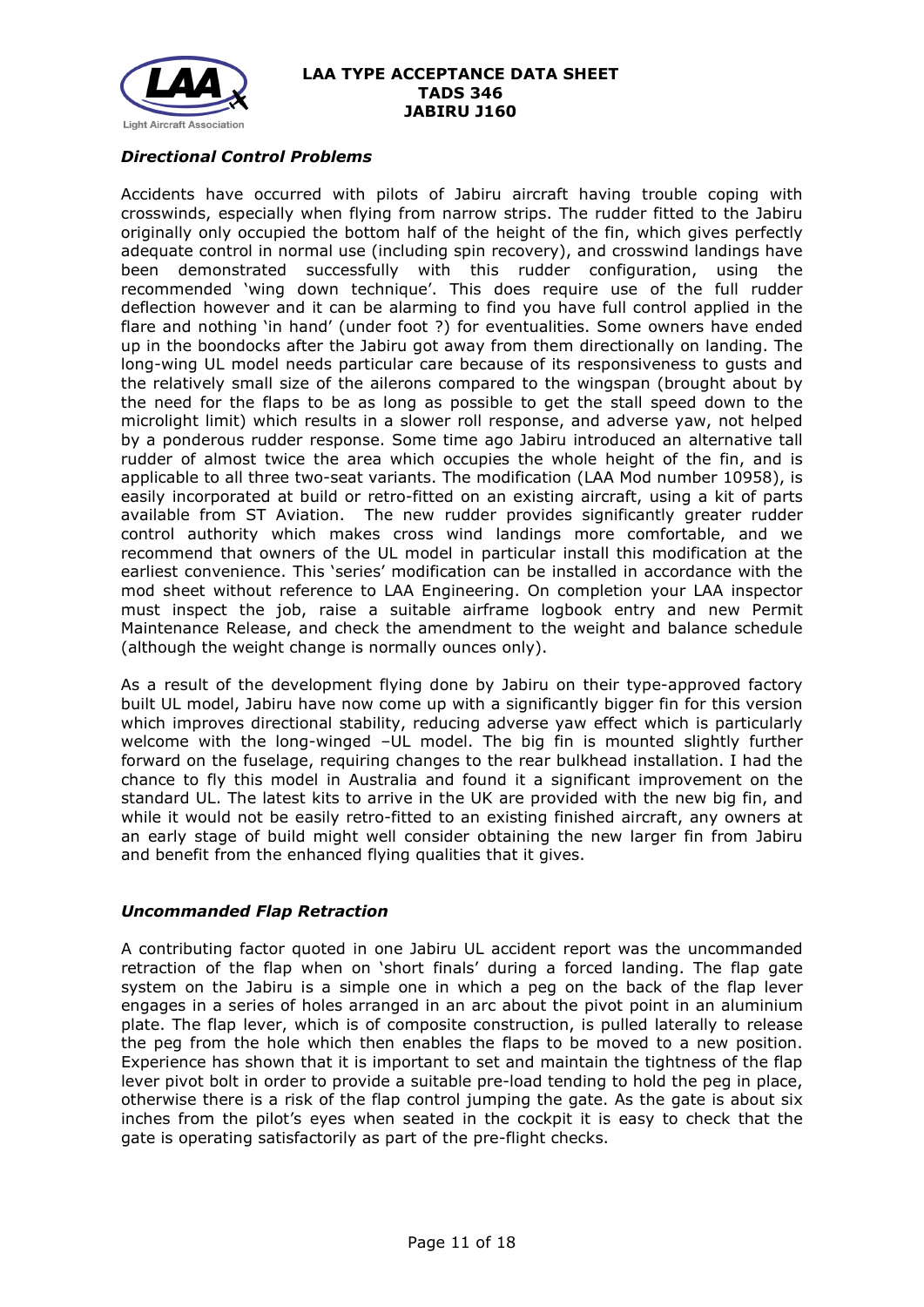

## *Airframe Repairs*

If you should be unfortunate enough to have an accident with your Jabiru, particularly if it involves repairs to the composite airframe components, please be aware that repair work of this type is a specialized business and must be carried out to an approved repair scheme and by a person or organization suitably skilled and equipped to do the job, under strict supervision from a suitable LAA inspector. With composites it is easy to do a cosmetic cover-up job which may look as good as new, but while these techniques are fine for dealing with a dented wing on your car, they have no place in a highly-stressed composite airframe like the Jabiru. Great care is required to firstly, determine the true extent of the damage, then decide what parts are salvageable and which must be replaced, decide on a repair scheme, (which must then be approved by LAA Engineering) and finally implement it. Standard repair techniques are described in a repair manual issued by Jabiru, but it is stressed that such work is usually beyond the scope of an amateur repairer working in his garage, and requires greater (and different) composite skills than are needed in building the original kit. If you hear some hopeful at your club talking of buying up so-and-so's wrecked Jabiru and fixing it up in a few weekends as a quick and cheap way to get himself an aeroplane, a word from you (or better still, the local inspector) might just stop the chap (or worse, the chap he sells the aeroplane to) becoming a victim of his misguided enthusiasm. If botched repairs are discovered there is no option but to tear the work apart and start again. If they are undiscovered, the risks a of course much more serious. Structural failure in flight ruins your whole day.

## *Jabiru Engines*

The 2200cc four cylinder engine and subsequent six cylinder model which have been developed by Jabiru and built locally in Bundaberg by CAMit have become a popular choice for an amazingly wide variety of aircraft.

The Jabiru engine is unusual in that all the major components are CNC machined from bars or billets, with virtually no castings or forgings. This has allowed the engine design to be developed relatively quickly and cheaply as experience was gained, as the need for improvements was recognized. We were frustrated at one time by the continually changing design standard of the Jabiru engine, but are now reassured that the design development has been properly documented and has been a logical progression towards achieving an engine that is more powerful, more reliable and robust.

#### *Cylinder head distortion*

The most significant development issue with the engine has been preventing the cylinder heads distorting in the vicinity of the hold-down bolt in the vicinity of the exhaust valve. As with many air-cooled engines, the peak temperatures in this area are very close to the temperature at which the aluminium alloy head starts to creep under stress, and it was soon found that variations between individual installations and between individual operating techniques were enough to make the difference between the heads being stable or distorting. The distortion is visible as the head becomes dished downwards at the periphery, in an extreme case by several millimeters. Six design changes have taken place on the heads over the years to solve the problem, experimenting with different bolt configurations and more noticeably, with a steady increase in the amount of finning provided to keep the heads cool.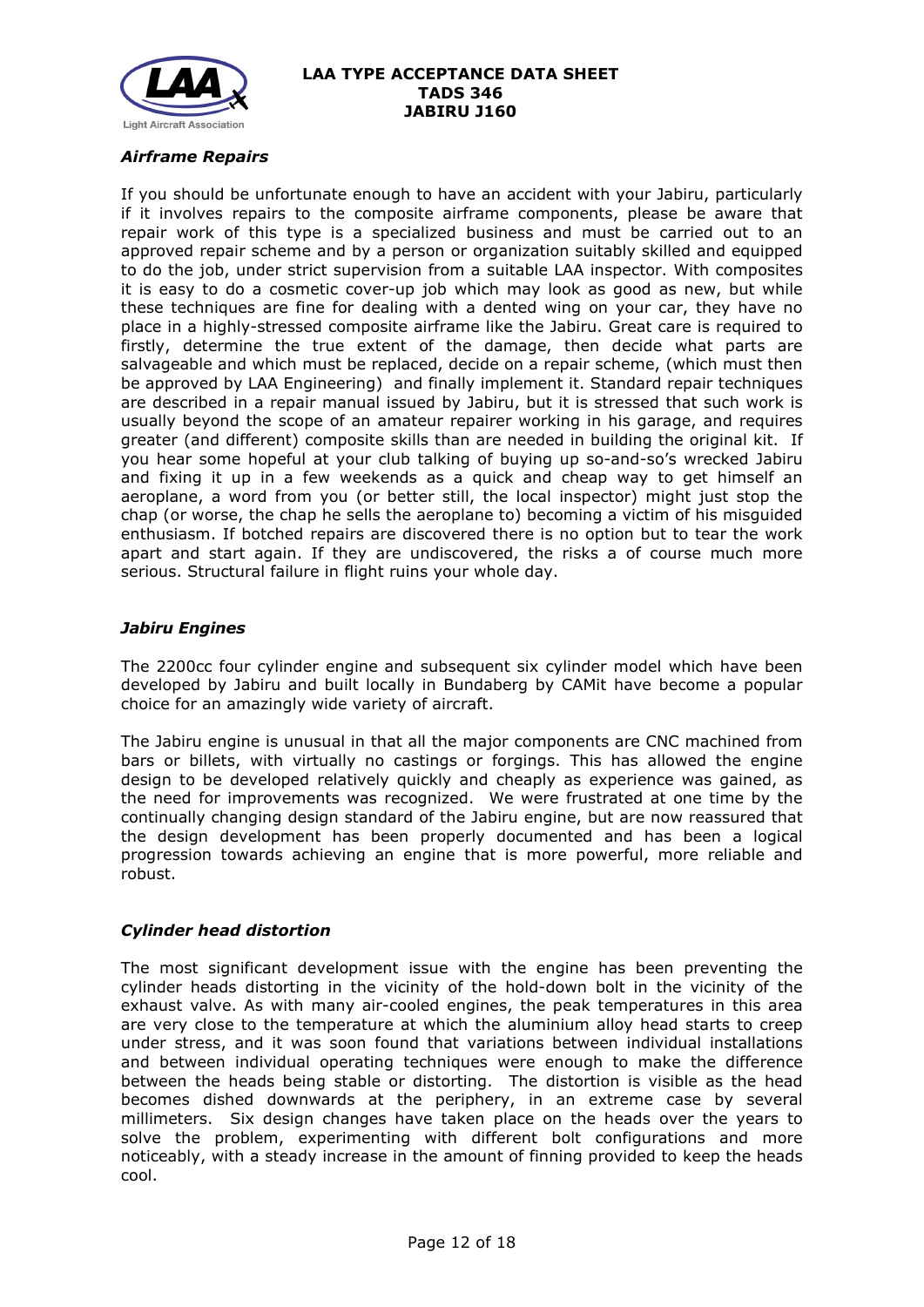

Jabiru have found that cylinder head distortion is often initiated by the engine being allowed to continue to operate with leaking exhaust valves, leaking head to barrel joints or leaking exhaust flange to head joints. The leaking exhaust gas then causes the temperature of the heads to rise to the point where they distort locally. When distortion of the head occurs, further problems develop include jamming valves and exaggerated leakage at the head to barrel joint, and the situation rapidly deteriorates to the point where the engine fails.

With earlier type heads, the hold-down bolts were a close fit in the holes through the heads consequently as soon as the heads distort the bolts tend to press hard against the sides of the bolt holes. This means that when the cylinder head bolts are subsequently 'torqued up' at the next maintenance check, they may appear to be tight, but in fact what is being felt is the friction torque between the bolt shanks and the holes in the head rather than the torque signifying a properly tensioned thread. Operating with one or more of the head bolts loose (but thinking them to be tight) is sure to cause leakage from the head to barrel joint and further distortion.

Regular checks of the cylinder head bolts and the tappet clearances are essential with the Jabiru engine, as called for by the engine's maintenance schedule. While loose cylinder head bolts will be likely to cause cylinder head leaks which will then cause head distortion, equally, it is important not to tighten up the bolts that little extra bit 'for good measure', as over-torquing them will also be likely to cause problems. After the first few hours use, when the engine has settled down, you should find that the torque checks do not result in the bolts needing to be tightened up. If you find that at each torque check you have to wind the bolts down further, this is a sure sign that the heads are distorting and further investigation is required before the damage becomes terminal.

The other essential preventative measure is to carry out cylinder head leak-down checks as called for by the maintenance schedule. The leak-down check (otherwise known as a compression check) uses a compressed air source and differential pressure tester to measure the amount of leakage that takes place from the combustion space when a given air pressure is applied. The leak down check is a standard check carried out on Lycoming and Continentals to monitor the health of the 'top end', so any properly-equipped maintenance outfit should have the necessary kit and be familiar with its use. Owners will however most likely have to obtain a suitable 12mm threaded adaptor to match the shop leak-down test rig to the smaller size of the Jabiru's spark plug holes. The leak-down check is carried out with a warm engine and, essentially, with the engine turned over so that the cylinder being tested is at 'top dead centre'. A minimum of 65/80 on each cylinder is the lowest acceptable result, any worse than this means that the cylinder concerned needs to be investigated and put right – most likely the exhaust valve needs lapping in, or the cylinder head to barrel joint is blowing.

In between leak-down checks, you should keep an eye out for signs of leaks developing by turning the engine over by hand through eight blades as part of the pre-flight check. The compressions should feel even and there should be no audible hisses. If a leak should be detected, try running the engine briefly to see whether this solves the problem. If the leak is caused by a carbon particle holding a valve open, running the engine will most likely blow it away. If the problem persists, carry out a proper leak-down check and investigate as soon as possible.

If the cylinder head is one of the earlier models (engine prior to serial number 1004) and is found to have distorted, then your best plan is to buy a new set of heads of the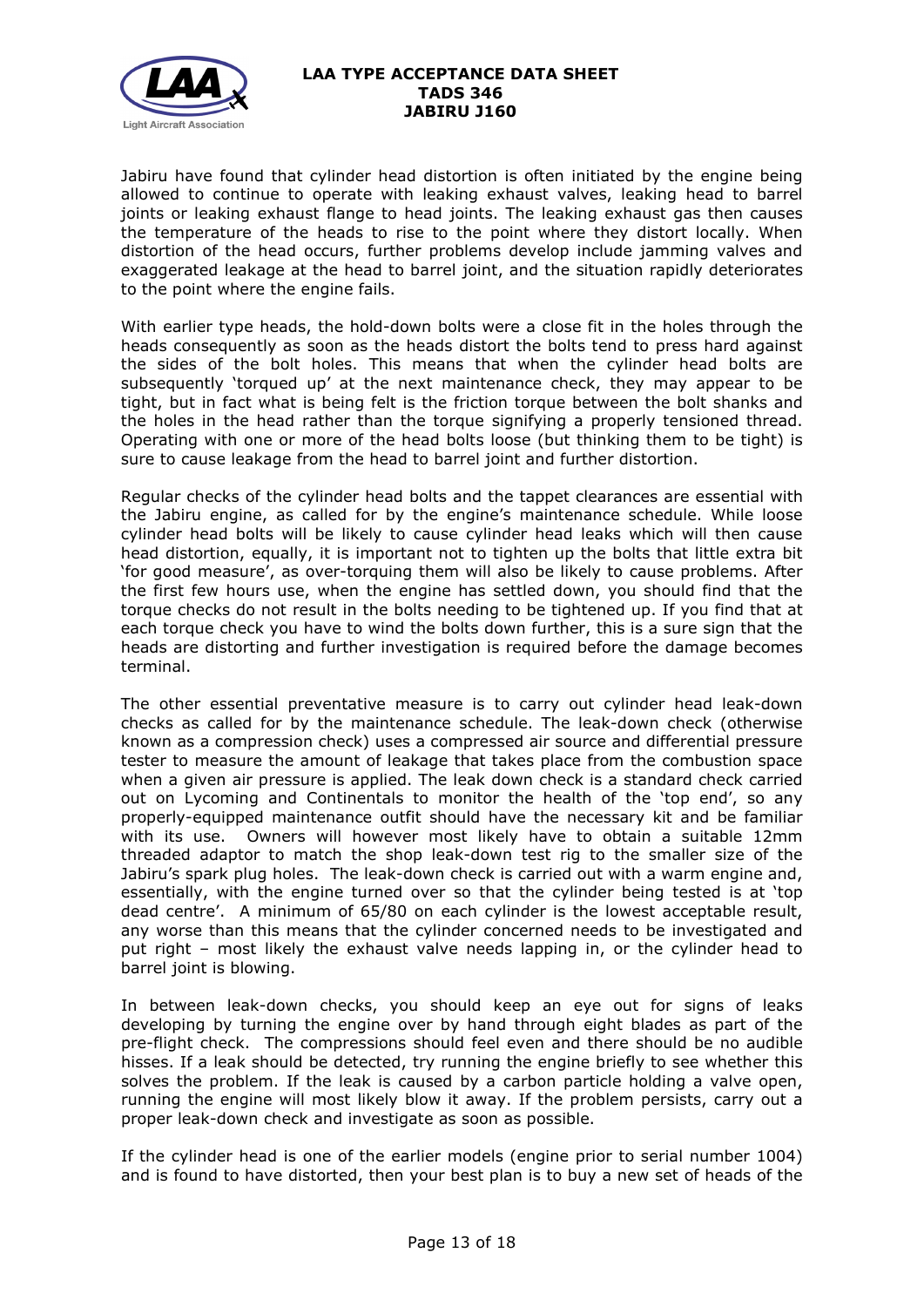

latest design. Alternatively it may be possible to prolong the useful life of the old heads by lapping in the valves and joints and then very carefully opening up the cylinder head hold-down bolt holes by drilling and reaming to the current size. This avoids the problem with the hold-down bolts jamming in the bore of the holes.

The other essential to avoid cylinder head distortion problems is to avoid running the engine at cylinder head temperatures above the red line. Some owners report that their temperatures never get near the limits while others complain of having to throttle back soon after take-off to keep the temperatures under control. Problems with high engine temperatures may be caused by:

- Slow aeroplane. Adequate cooling is obviously more difficult to achieve if you have the engine fitted to a draggy aeroplane like a FRED which climbs out at 50 knots at full throttle than it does in a sleek Jabiru, Pulsar or Dyn Aero Banbi which accelerate to 80 knots as they climb away, and will happily cruise-climb with reduced throttle if needs be. The slower the aeroplane, the more care is going to be needed to get enough cooling air past those cylinders. As with any air cooled engine, after getting airborne it is much kinder on the engine to climb away at a shallow angle and higher speed rather than clawing skywards at the airspeed for best climb angle – it will also give you a better forward view!
- Poor Intakes. The cooling ducts intakes must flow smoothly into the shape of the ducts, with no turbulence-producing sharp corners. It is also important that the propeller chosen is one in which the aerofoil shape of the blades is continued inboard to extend over the area infront of the cooling intakes, so as to produce a forced draft through the cooling system. Problems have not surprisingly occurred with round-shanked blades which just churn the air up in the root area rather than producing a blast of air through the system.
- Poor ducting. It is important that all the air passing through the engine bay is used to good effect in cooling the engine. There is no point in gathering air at the front just to let it rush around under the cowling willy-nilly, hoping it will take some heat with it as it goes. Jabiru provide neat little moulded fiberglass ducts to channel the cylinder head cooling air past the hottest parts of the head and cylinders, and it is important that these are trimmed to provide a close fit so that air is forced between the engine's cooling fins. Any gaps can be sealed using a small three-ply fiberglass lay-up added locally and trimmed to suit. It is also important to provide an effective cooling air outlet, usually at the base of the cowling, typically at least a third bigger in area than the area of the cooling air intakes.
- CHT probe Problems. Cylinder head temperature probes take the common form of washer-like thermocouple probes fitted between the spark plugs and the head. Problems are sometimes found with these probes (and/or the associated gauges) giving inaccurate readings. If in doubt, calibrate the probe and instrument. Jabiru also warn that if the probes used are of slightly too large, typically having 14mm diameter holes through them rather than 12mm diameter to suit the Jabiru's plug diameter, there is a risk that when the plugs are tightened up the thin periphery of the probe may be extruded out from the joint and cause a gas leakage path. Combustion gases leaking over the probe then cause an excessively high CHT reading on that cylinder. If your engine is fitted with the 14mm diameter probes, watch out for this effect but better still, replace with the proper probes with 12mm diameter holes to suit the plugs.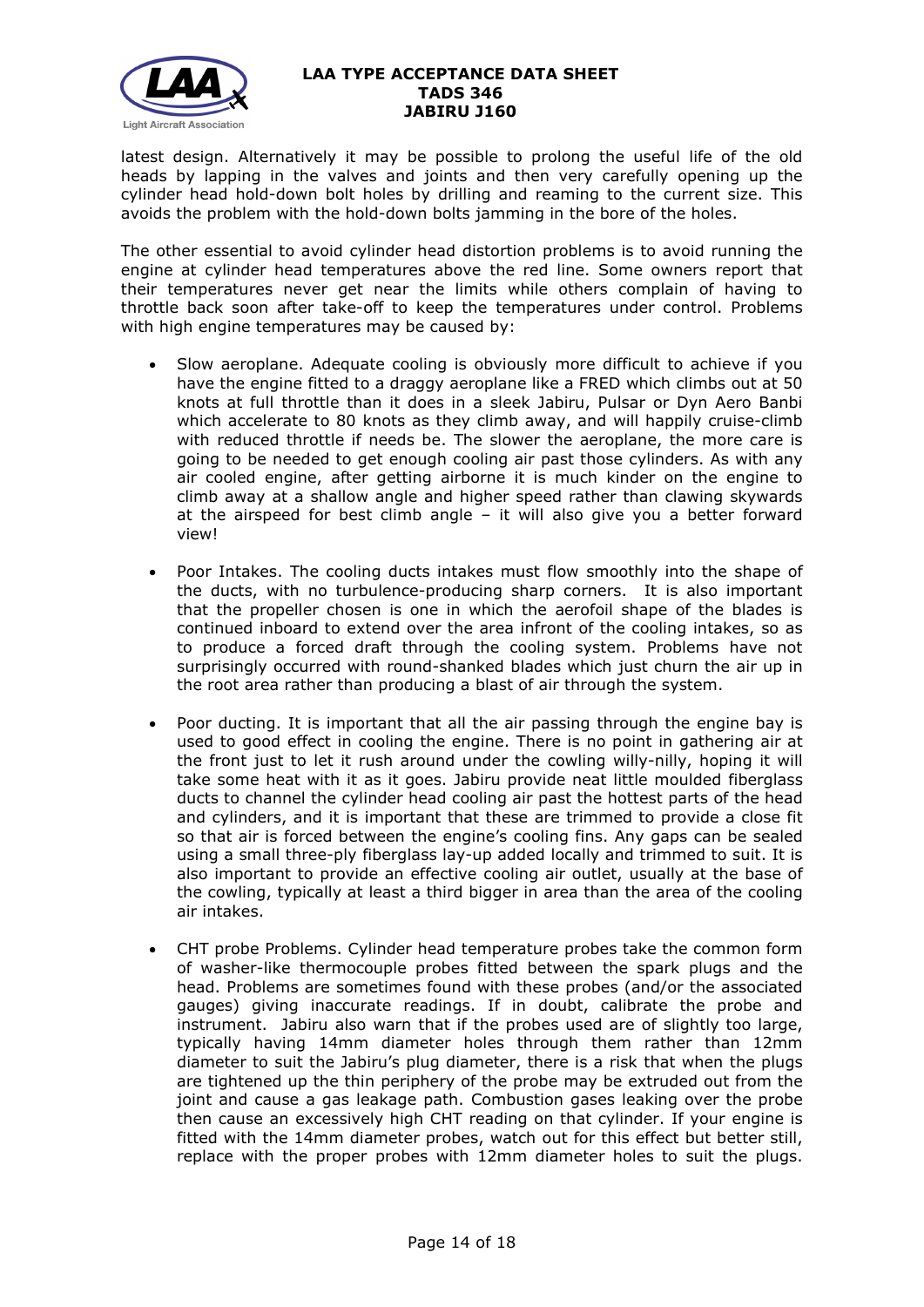

You also need to make sure you have the correct type of thermocouple junction to suit the CHT instrument in your aeroplane, of course.

- Uneven fuel distribution. If the rear cylinders consistently show hotter looking plug colours than the front pair, on an engine prior to serial 729, this is most likely due to the earlier design of intake manifold being used which tends to make the rear cylinders run leaner than the front pair. If cylinder head temperatures on the rear cylinders are running close to red line then it may be worth changing to the later type induction manifold, which also needs the matching new sump.
- High oil temperatures may be due to the level of oil in the sump being too high – the effect being that the oil is then agitated to a much greater degree than normal by the flailing crankshaft and conrods, which causes aeration of the oil and raises its temperature. A common cause of over-filling with oil is the difficulty of reading the oil level properly using the small oil dipstick provided with the engine – the oil on the dipstick tends to be wiped off as the dipstick is withdrawn from the crankcase. An alternative is to use a piece of semi-rigid small-bore transparent plastic tubing as a dipstick, pushing it through the dipstick hole and then blocking the top end with a finger tip before withdrawing the tube to take a reading from the level of the column of oil left trapped inside. In either case, Jabiru suggest taking a number of reading and then roughly averaging the results, rather than risk being mislead by a single attempt. They also remind owners of the need to re-calibrate the dipstick when the engine is fitted to a taildraggger, to take into account the change in static oil level when the engine is not level.
- On no account bleed off air from the cylinder head cooling duct as a source of cabin ventilation. This not only robs the engine of much-needed cooling air, more seriously it risks contaminating the cabin with poisonous exhaust fumes should the engine develop any leaks from the cylinder head in future.

## *Engine Power Output*

The power output of early examples of the Jabiru 2200 engine was found to be several horsepower less than the rated 80 BHP. From engine serial number 729, the engine was provided with an improved inlet manifold, originally fitted to give more even front-to-back mixture cylinder mixture distribution, and from serial number 699 the 32mm diameter bore Bing carburettor was replaced by one of 40mm bore for consistency with the six cylinder model of the engine. A very slight change to the combustion chamber detail design was carried out at around the same time. With these changes, which also required a new design of sump to accommodate the new manifold, a significant power increase occurred which brought the engine up to the rated output figure. Indeed the power increase was such that in many cases it has been necessary to fit a slightly coarser pitch propeller to match the output of engines post serial 728 as compared to those pre serial 728.

Should the performance of a Jabiru powered aeroplane be disappointing, Jabiru suggest that owners first check the correct operation of the throttle control arm of the carburettor, as believe it or not several cases have occurred where the problem was simply that the maximum movement on the throttle control cable was not getting the 'carby's' throttle wide open, sometimes due to the throttle arm having been mounted at the wrong angle. Another source of trouble is an inappropriate location of the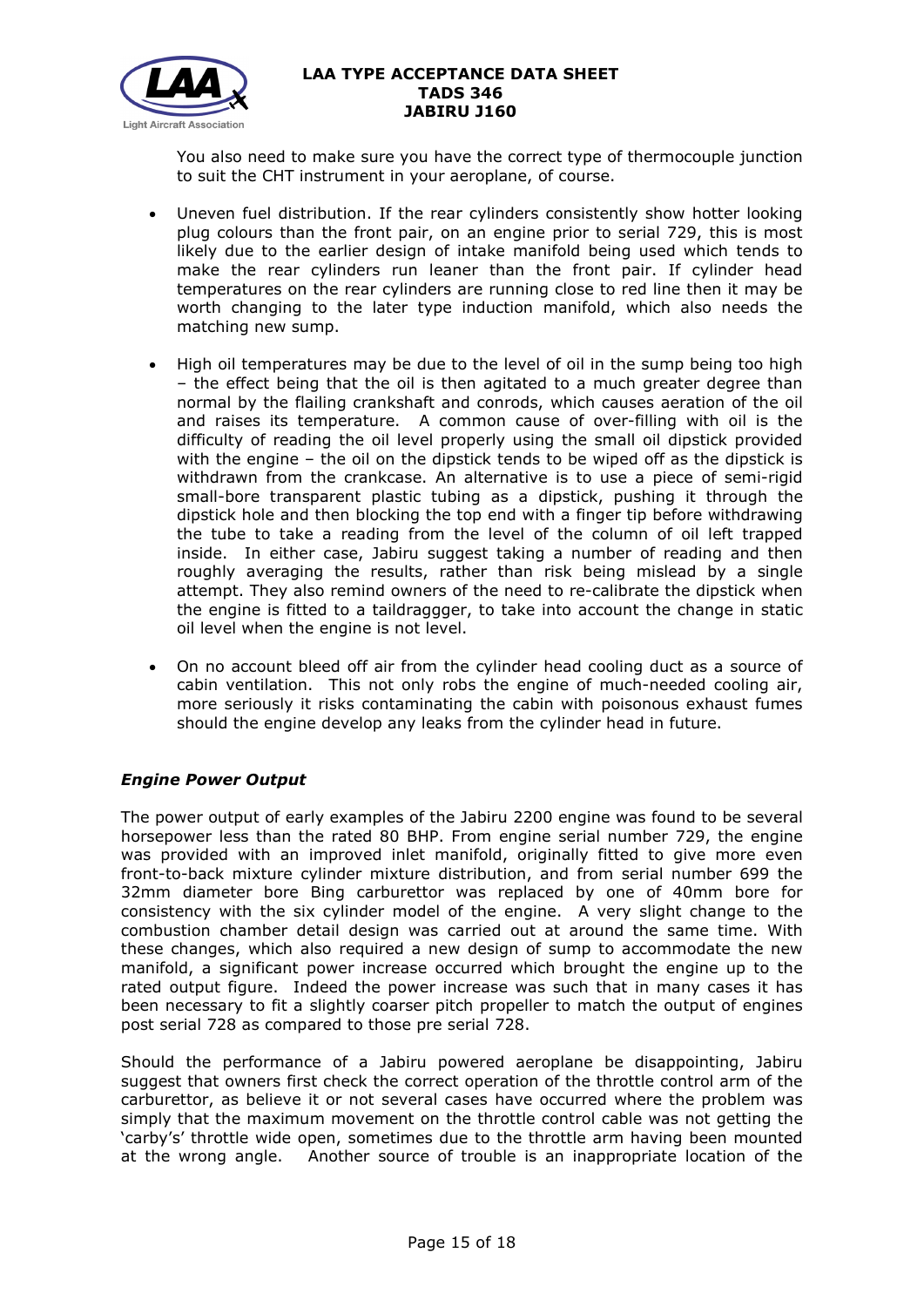

carburettor cold air intake in the vicinity of the cowling outlet and exhaust, causing the engine to breath air that is either pre-heated or low-pressure, or both.

## *Carburettor ice*

Several engine failures that have occurred have been put down to carb ice. There is no doubt that the Jabiru engine can suffer from carb ice, and in this respect its behaviour is similar to many small Continental and VW conversions. It has also been demonstrated that the Jabiru-supplied heat muff is effective in preventing the build-up of ice in the carburettor, provided that carb heat is selected regularly and for long enough periods in flight. Jabiru's flight manual gives comprehensive advice on the subject. Carburettor icing takes place whenever the dew point is close to the ambient air temperature, and this may occur at any time of year, not just in the winter. The more throttled back the engine, the more prone is the carburettor to ice formation. The engine can start to ice whilst taxying out, particularly over a damp grass surface, so a generous application of carb heat should be used to disperse it during the run-up – ie full heat for twenty seconds at cruise power setting, not just a quick in-out on the control to check that you get an rpm drop. A good idea is to check, for a few seconds just prior to take off, that the engine idles smoothly with the throttle closed, as this is a reliable check that you are not about to take-off with a partially iced-up carburettor. Likewise in flight, pilots accustomed to two-stroke engines who may not be familiar with carb heat controls need to get into the habit of using carb heat every few minutes, and particularly applying continuous full heat during descents at low power. Remember that as the carburettor heat is generated from the exhaust system, if the ice in the carburettor is allowed to accumulate to the point where the engine loses power, then the exhaust will cool and you will have less heat available to clear the ice. Frequent use of carb heat prevents the ice building to the point where it causes rough running. In conditions of severe icing it is best to avoid making long glide approaches to land, as the amount of heat available from the muff may be insufficient to prevent ice developing, and the risk that the engine will not respond to the throttle should you need to stretch the glide or 'go around'. A powered approach, with full carb heat, is the safer option under severe carb ice conditions.

Symptoms of carburettor ice may also occur if the intake air filter becomes damp after flying through rain. With a hot engine, no ill effects are observed, and the effect does not usually become apparent until the next start-up, when attempting to idle with a cold engine. A few minutes at higher power setting, with full carb heat, has been found to solve the problem. Later type carb air intake boxes have a drain hole arrangement which minimizes the effect, those with early aircraft are advised to add an intake drain hole as specified in the latest manual.

#### *Distributor rotor arms*

A problem was experienced at one point with rotor arms becoming slightly loose on their shafts, usually indicated by tell-tale signs of brown coloured dust in the hole in the rotor arm indicating where the joint has been 'working'. If this is found to have occurred, either the rotor arm must be replaced or a small dab of epoxy in the hole has been found to solve the problem – but avoid de-greasing the shaft first or you will make the rotor arm a permanent fixture!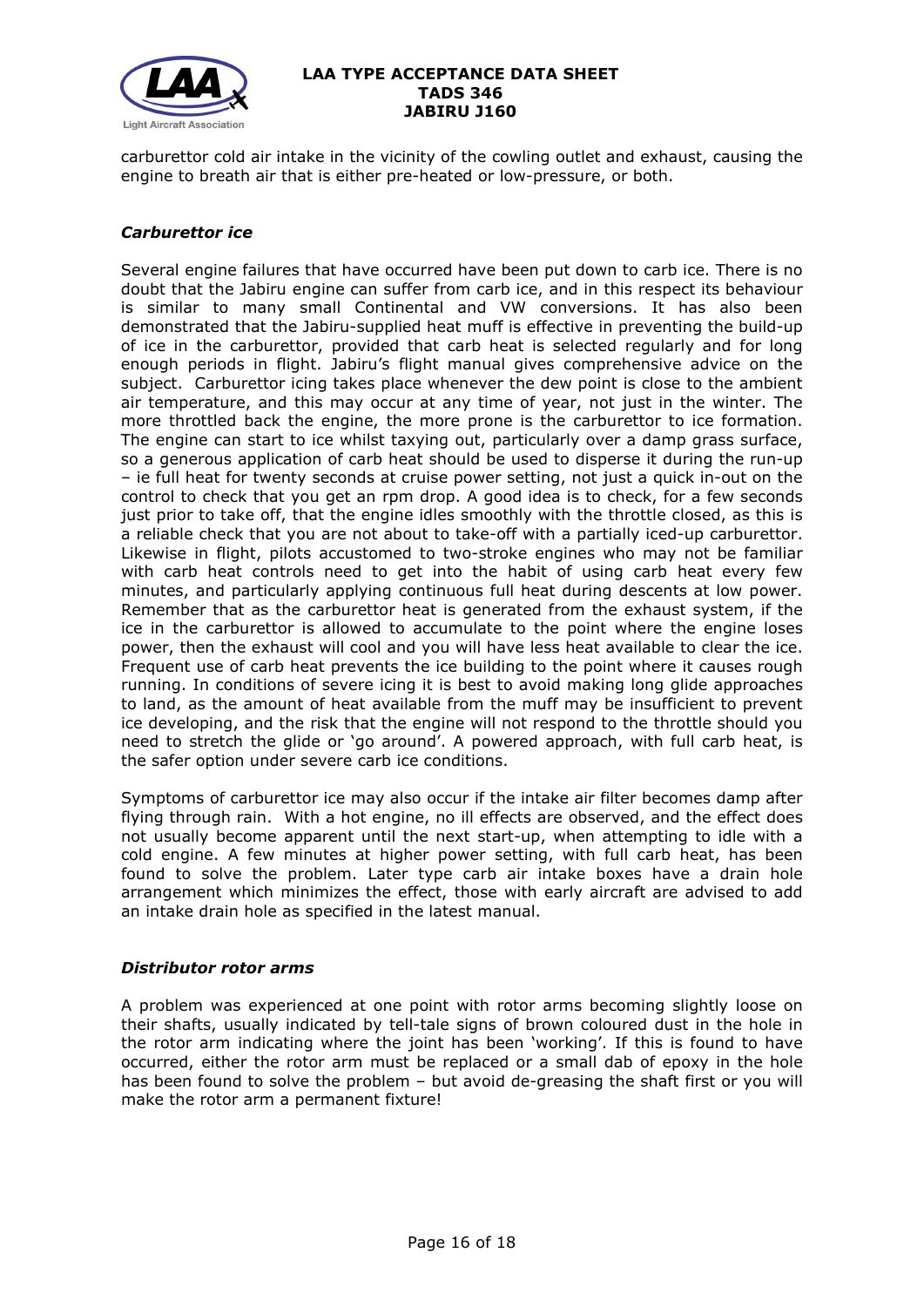

## *Fuel choice*

The Jabiru is a relatively high compression engine so it is important to use fuel of sufficient octane rating to avoid detonation problems, 100LL being the preferred fuel. Later engines have a slightly reduced compression ratio to allow 95 RON unleaded Mogas to be used. Particularly if using Mogas, always use fresh supplies. Fuel which has been hanging around in jerry cans for months may cause detonation trouble due to the evaporation of some of the more volatile constituents having lowered the fuel's octane rating.

#### *Paper fuel filter*

Jabiru supply an automotive type disposable paper element fuel filter for use in their kits. A recent engine power loss problem has highlighted the importance of changing these filters at 50 hour intervals as called for by the maintenance schedule. The paper element can otherwise become clogged by a build up of very fine sediment. This is not necessarily due to solid contaminants imported with the fuel, or from the walls of the tank, problems are sometimes experienced with fine fuel filters clogging with a thin layer of an algi-type biological growth which amazingly enough (cue for Richard Attenborough?) grows at the interface between petrol and water. Owners of infrequently flown Jabirus (less than fifty hours a year) would do well to change these filters at the annual check, ie imposing a calendar time limit as well as an 'hours flown' one.

#### *Oil Choice*

Only the correct specification of aviation type oil must be used in the air-cooled Jabiru engine. If an automotive type oil is used, the cylinder bores have been found to be irretrievably damaged after just forty hours running.

#### *Propellers*

Please note that while several different types of propeller have been cleared by the LAA on Jabiru aircraft (eg Jabiru, GT, Kremen, Lodge) you may only use a propeller on your own aircraft of the type(s) stated on the individual aeroplane's Permit to Fly 'Operating Limitations' sheet. Use of any other type of propeller (even if it is the same as one you know has been cleared by the LAA on another similar Jabiru) invalidates the Permit to Fly and renders flight illegal. The only exception to this is when LAA HQ raise a Permit Flight Release Certificate (or Permit to Test) specifically to authorise test flights with a propeller of a new type. If you wish to fit a propeller of a type not stated on your aircraft's Permit to Fly, you must first contact LAA Engineering to check your proposal and if satisfactory, we will then either authorise flight tests or (if the propeller is already well established as to its suitability for this application) add the new propeller type to your Permit to Fly straightaway without the need for a flight test.

Bear in mind that:

• The difference in power between the early and late model engines means that slightly different propellers are optimum.